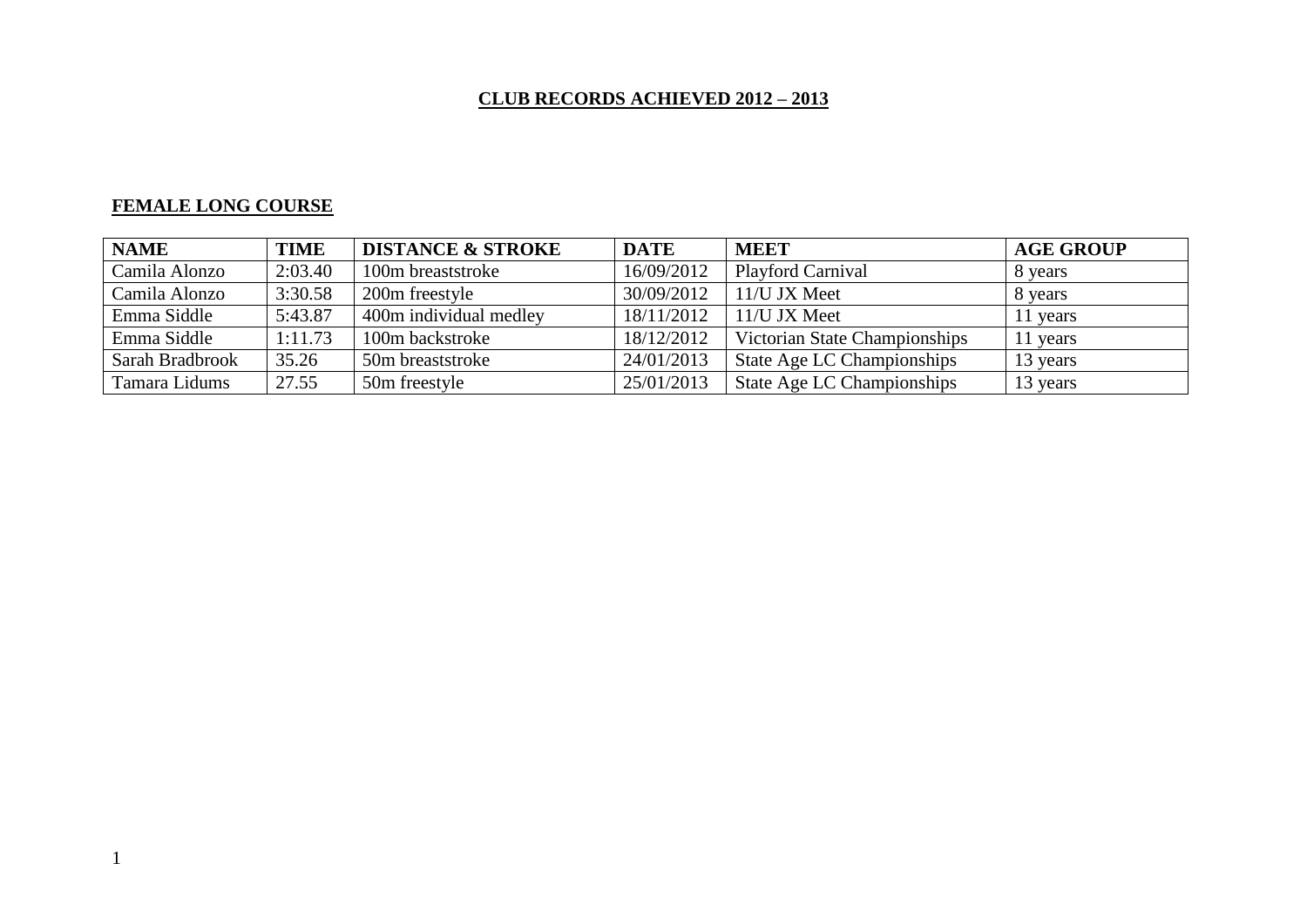#### **FEMALE SHORT COURSE**

| <b>NAME</b>     | <b>TIME</b> | <b>DISTANCE &amp; STROKE</b> | <b>DATE</b> | <b>MEET</b>                  | <b>AGE GROUP</b> |
|-----------------|-------------|------------------------------|-------------|------------------------------|------------------|
| Eve Caton       | 10:16.01    | 800m freestyle               | 19/05/2012  | <b>Winter Division 1</b>     | 11 years         |
| Eve Caton       | 19:13.25    | 1500m freestyle              | 26/05/2012  | 12/O Division 2              | 11 years         |
| Emily Hill      | 18:36.55    | 1500m freestyle              | 23/06/2012  | 12/O Division 2              | 12 years         |
| Emily Hill      | 9:45.75     | 800m freestyle               | 12/08/2012  | State 13-18 SC Championships | 12 years         |
| Sarah Bradbrook | 1:18.26     | 100m breaststroke            | 25/08/2012  | State Open & 12/U SC Champs  | 12 years         |
| Sarah Bradbrook | 36.00       | 50m breaststroke             | 26/08/2012  | State Open & 12/U SC Champs  | 12 years         |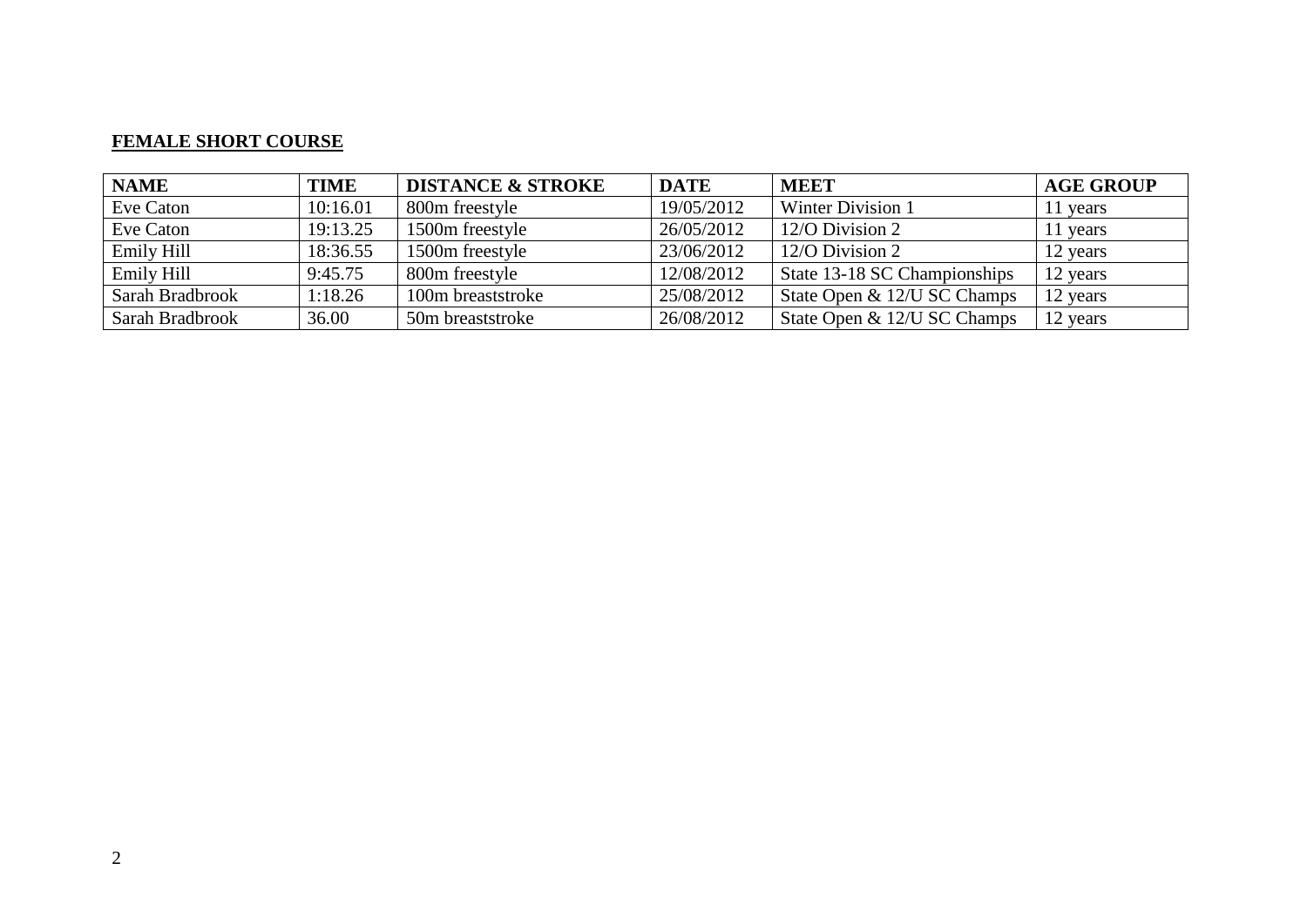### **MALE LONG COURSE**

| <b>NAME</b>           | <b>TIME</b> | <b>DISTANCE &amp; STROKE</b> | <b>DATE</b> | <b>MEET</b>                         | <b>AGE GROUP</b>      |
|-----------------------|-------------|------------------------------|-------------|-------------------------------------|-----------------------|
| <b>Jack Reinhardt</b> | 2:29.12     | 100m breaststroke            | 16/09/2012  | Playford Carnival                   | 8 years               |
| Jack Reinhardt        | 2:25.25     | 100m breaststroke            | 21/10/2012  | 11/U JX Meet                        | 8 years               |
| Cameron Wong          | 23.77       | 50m freestyle (heat)         | 17/12/2012  | <b>State LC Championships</b>       | Open                  |
| Cameron Wong          | 23.50       | 50m freestyle (final)        | 17/12/2012  | <b>State LC Championships</b>       | Open                  |
| <b>Kyle Chalmers</b>  | 25.50       | 50m butterfly                | 17/12/2012  | <b>State LC Championships</b>       | 14, 15 & 16 years     |
| <b>Kyle Chalmers</b>  | 55.22       | 100m butterfly               | 22/01/2013  | <b>State Age LC Championships</b>   | 14, 15, 16 & 17 years |
| <b>Kyle Chalmers</b>  | 27.99       | 50m backstroke (heat)        | 24/01/2013  | <b>State Age LC Championships</b>   | 14, 15 & 16 years     |
| <b>Kyle Chalmers</b>  | 27.26       | 50m backstroke (final)       | 24/01/2013  | State Age LC Championships          | 14, 15, 16 & 17 years |
| <b>Kyle Chalmers</b>  | 1:00.40     | 100m backstroke              | 25/01/2013  | State Age LC Championships          | 14 years              |
| <b>Jack Reinhardt</b> | 2:16.55     | 100m breaststroke            | 09/03/2013  | <b>Clovercrest Carnival</b>         | 8 years               |
| Matt Reinhardt        | 59.95       | 100m backstroke              | 11/04/2013  | <b>Australian Age Championships</b> | 15 years              |